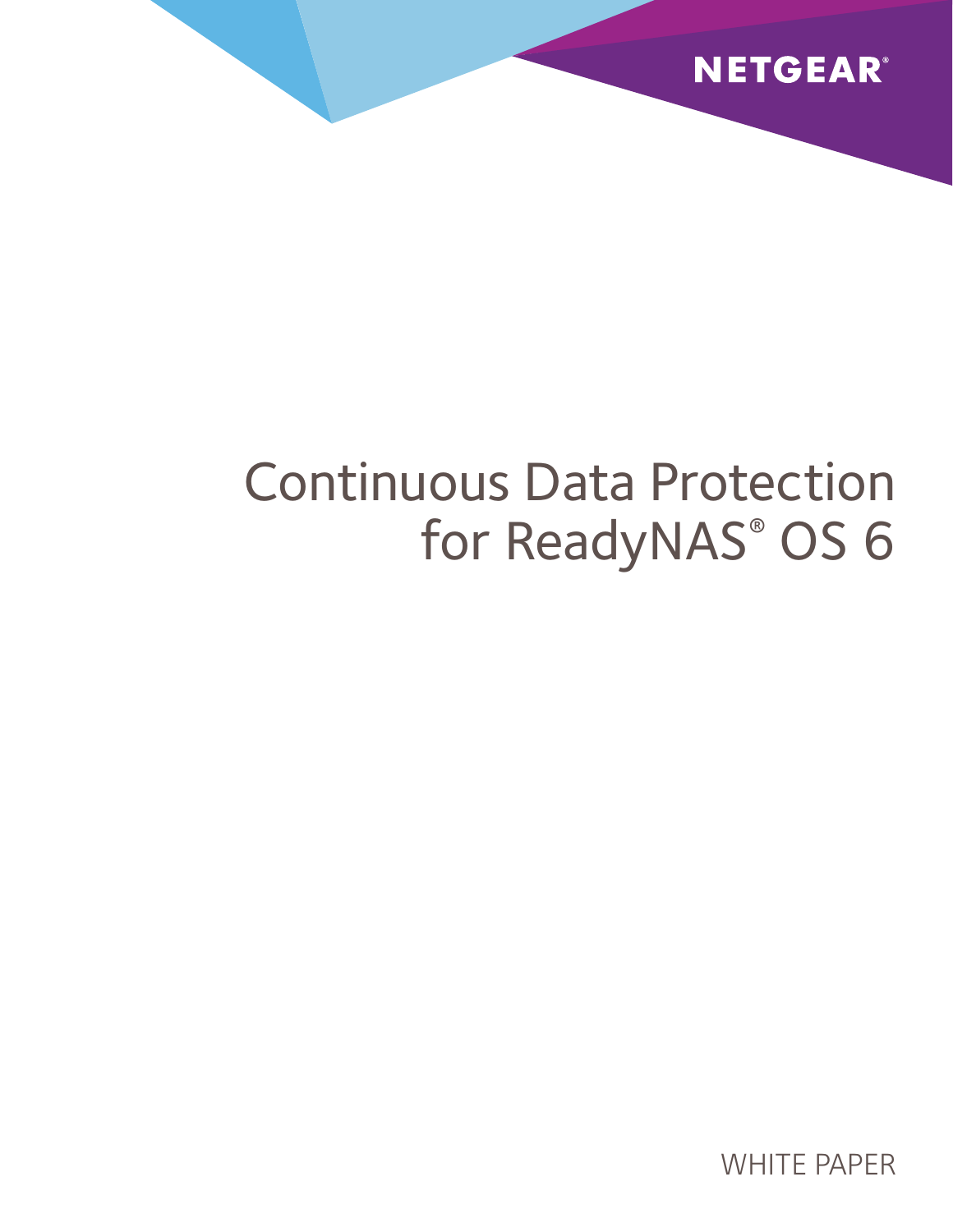

## Table of Contents

| WHAT IS THE DIFFERENCE BETWEEN A POINTER-BASED SNAPSHOT. COW SNAPSHOT |  |
|-----------------------------------------------------------------------|--|
|                                                                       |  |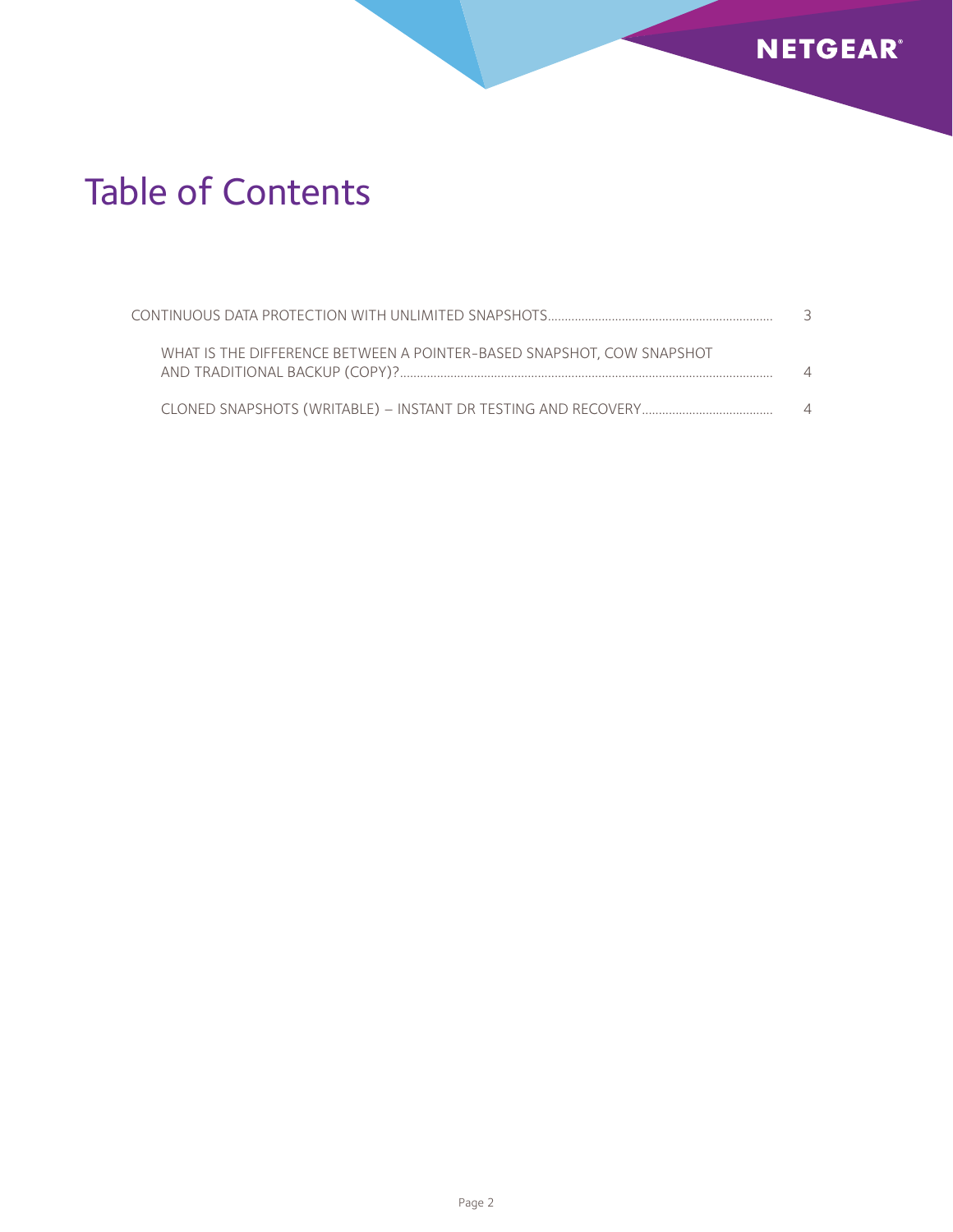### **NETGEAR**

#### <span id="page-2-0"></span>**Continuous Data Protection with Unlimited Snapshots**

A data snapshot is simply a point-in-time image of your stored files. Snapshot technologies are useful for creating copies of large data volumes without the need to actually move all the data or consume large amounts of space.

When data is generated by multi-tasking, multi-users, or within virtualized environments, it is changing at a rapid pace. In these cases, traditional backup techniques always lag behind the actual data changes. This means that traditional backups can't sufficiently provide adequate protection as changes are happening and in many cases they can't even meet the outdated 24-hour protection that was once considered standard practice.



To solve this problem, enterprise backup solutions perform backups using instant snapshots to create read-only copies the data frozen at a point in time. This then allows applications to continue writing their data, while retaining a synthetic full copy of data for safe keeping.

Snapshots have long been the data protection solution utilized by enterprise and government agencies. Large storage vendors such as EMC, NetApp, and IBM have pioneered the big business adoption of snapshot technology. However, each vendor has implemented the snapshot concept in slightly different ways. Of these, pointer-based snapshot techniques have been most successful at providing protection of mission-critical data.

In 2012, NETGEAR® ReadyDATA™ brought enterprise-class pointer-based snapshot technology to small and medium businesses at a price of less than \$10k. In 2013, NETGEAR ReadyNAS® is bringing snapshot technology to everyone, starting at just \$200.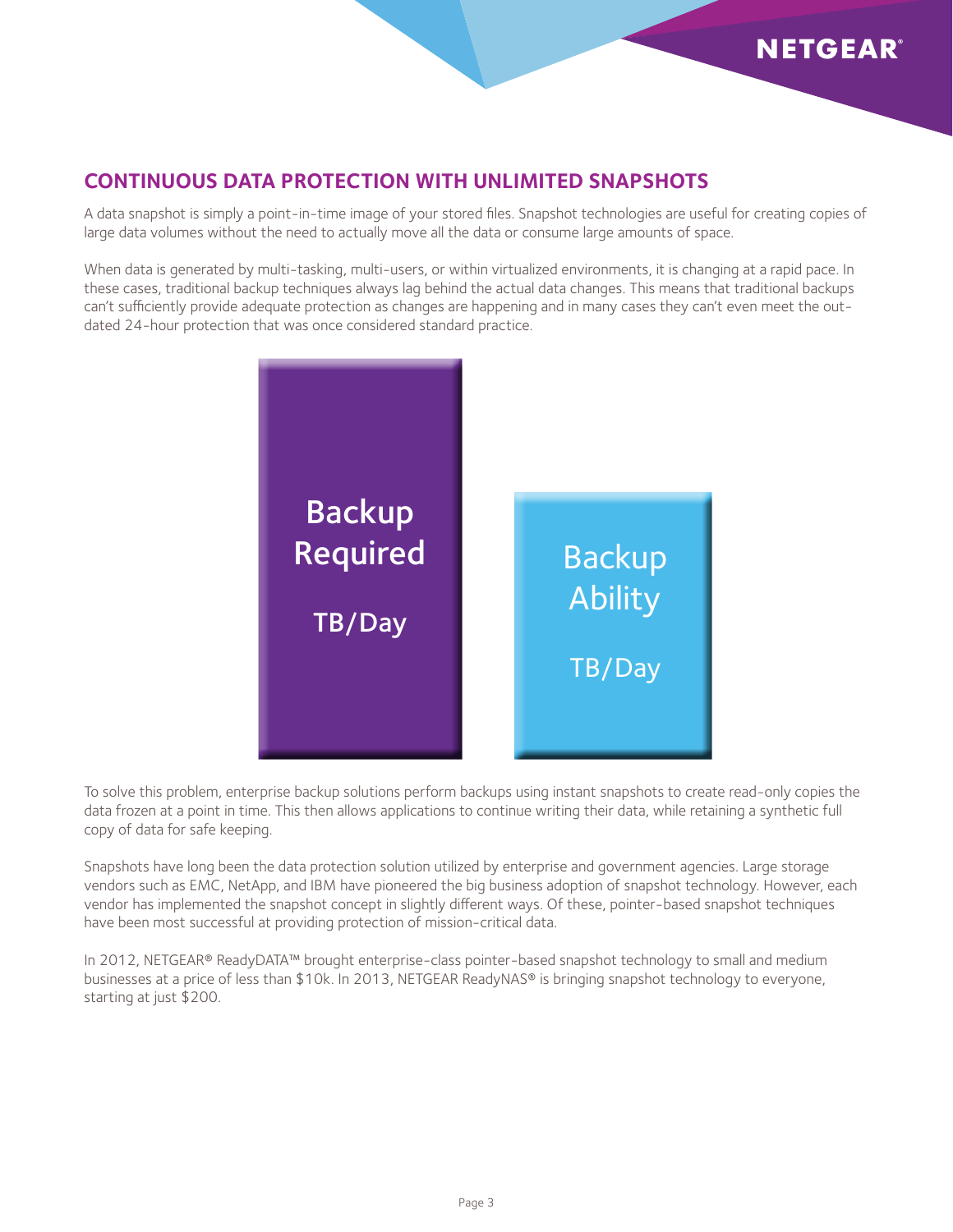Pointer-based snapshots are an effective data protection solution for the following reasons:

- High level of data protection, recoverability and availability while maximizing system up-time
- Automated data protection with no performance impact or capacity waste while applications are running
- Zero data loss, the ability to meet recovery point objectives (RPOs) and continuous data protection without negatively impacting performance
- Fast recoverability

As with any great idea, true snapshots also have their imitators. It is important that users not be fooled by limited snapshot solutions that aren't pointer-based. When a vendor advertises a limited number of snapshots (usually less than 100), that means the underlying snapshot technology is a legacy copy-on-write snapshot (COW). The drawback of COW technology is that it impacts the performance as soon as it's enabled. These snapshots are impractical in a modern storage solution as the more COW snapshots you have, the slower your system can perform.

True pointer-based snapshots are instant, only use incremental space and require no performance overhead. Only by combining these three qualities can snapshots truly provide automated granular protection (e.g. hourly). This technology allows users and administrators to access any data from the past without a performance cost to production storage and wait time for recovery.

#### <span id="page-3-0"></span>What is the difference between a Pointer-based snapshot, COW snapshot and traditional backup (copy)?

|                             | <b>POINTER SNAPSHOTS</b>       | <b>COW SNAPSHOTS</b>     | <b>LEGACY BACKUP (COPY)</b>    |
|-----------------------------|--------------------------------|--------------------------|--------------------------------|
| Space efficiency            | <b>High</b>                    | High                     | Poor                           |
| Time-to-create              | Instant                        | Instant                  | Slow and dependent on change   |
| Performance impact          | None                           | High                     | Medium                         |
| Number of snapshots/backups | Unlimited                      | Limited by performance   | Limited by capacity            |
| Frequency of protection     | Hourly, Daily, weekly, monthly | Temporary and infrequent | Hourly, Daily, weekly, monthly |

ReadyNAS OS 6 solutions have built-in pointer-based snapshots. Our Linux-based competitors that claim snapshot support can only provide COW snapshots or legacy backup (copies). For this reason only NETGEAR provides unlimited, granular protection of your production data at scale that is affordable for the SMB or home user.

#### <span id="page-3-1"></span>Cloned snapshots (Writable) – Instant DR testing and recovery

Pointer-based hourly snapshots are great for retrieving individual files that may have been deleted or corrupted accidently at any point in time. Working with larger data from as virtual machines is slightly more complex. Being able to pull a large (for example 1TB) VM from a pointer-based snapshot (read only) is nice. However, pulling massive files out of a snapshot can be time consuming. Wouldn't it be nice to power on that VM directly from within the snapshot without a need to move any data? ReadyNAS OS 6 allows administrators to create an instant writable clone to do just that.

Not only can you retrieve data from within a snapshot but you can also be using accessing the data while it continues to reside within the snapshot. In the case of Virtual Machines (VMware, Hyper-V or Citrix Xen) you can power on a VM from any previous snapshot without any wait time. This is an ideal solution for quick disaster recovery or even non-impact disaster recovery testing.